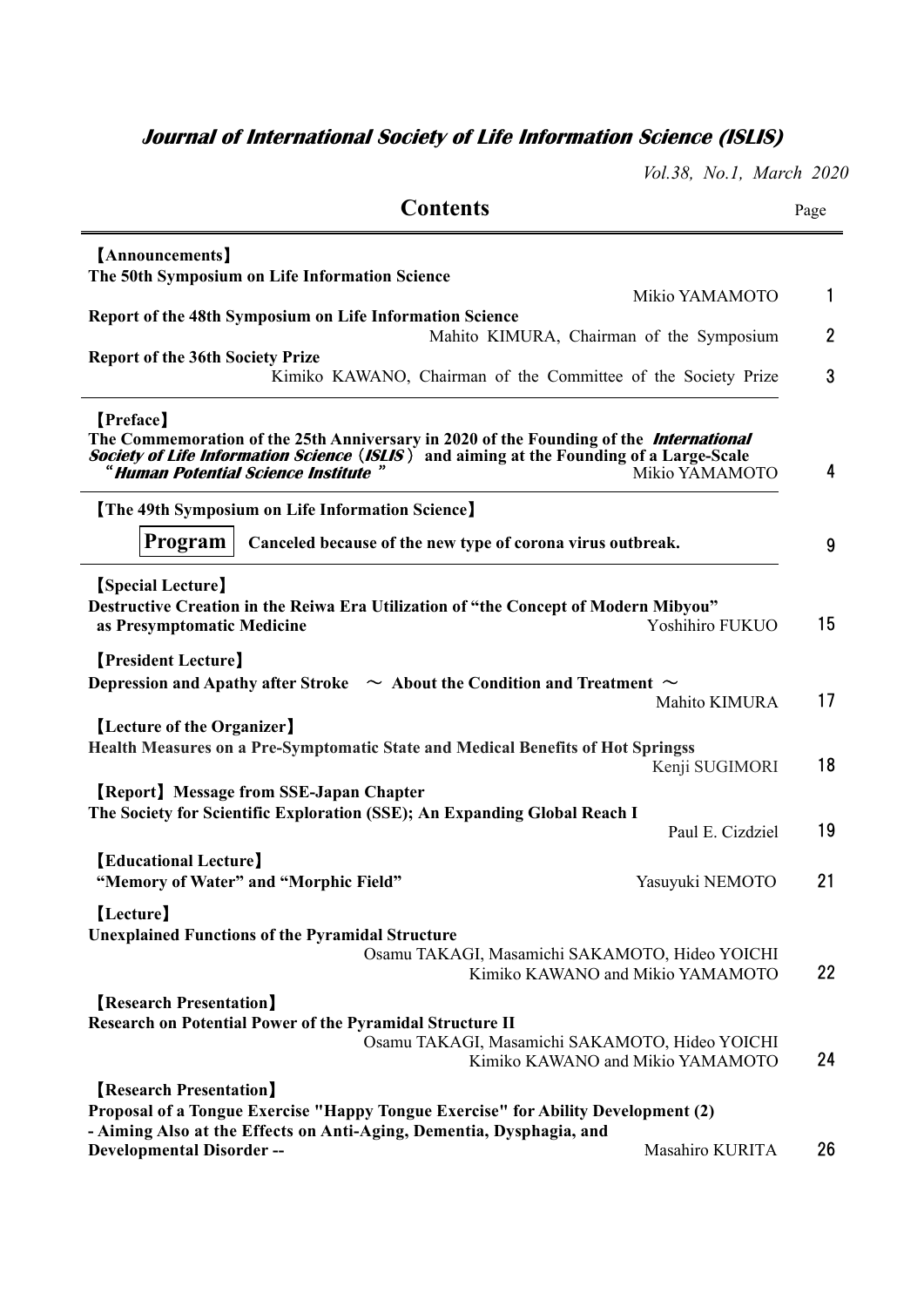| <b>Research Presentation</b>                                                                                                                                              |                                                                 |    |
|---------------------------------------------------------------------------------------------------------------------------------------------------------------------------|-----------------------------------------------------------------|----|
| <b>Various Effects of Health Promoting Method Using Finger Rotation Exercises</b>                                                                                         |                                                                 |    |
|                                                                                                                                                                           | Masahiro KURITA                                                 | 37 |
| <b>Research Presentation</b>                                                                                                                                              |                                                                 |    |
| <b>Study on Change of Human Body Over Time with Color Stimuli</b>                                                                                                         |                                                                 |    |
|                                                                                                                                                                           | Yoshinori ADACHI and Yukiko SASAYAMA                            | 46 |
| <b>[Research Presentation]</b>                                                                                                                                            |                                                                 |    |
| Evaluation of Improvement on Sleep Disorder in Adults after CGL with ADEL                                                                                                 |                                                                 |    |
| Naofumi KAMAKURA, Yoshihiro YAMADA, Iwao HASEGAWAand Susumu MUKAI                                                                                                         | Isao YAMAMOTO, Kenich SHINODA, Kimiko NAKAGAWA, Hiroshi OHHIRA, | 55 |
| <b>Research Presentation</b>                                                                                                                                              |                                                                 |    |
| Establishing a Symbiotic Relationship between the Japanese and Deer                                                                                                       |                                                                 |    |
|                                                                                                                                                                           | Shuichi HASHIZUME                                               | 56 |
| <b>[Research Presentation]</b>                                                                                                                                            |                                                                 |    |
| What is Holistic and Nursing                                                                                                                                              | Rumi NAKA and Akiko HIROKAWA                                    | 57 |
| <b>[Research Presentation]</b>                                                                                                                                            |                                                                 |    |
| Investigation of Relaxation-Effect and Effect on Mind and Body of Hand Aromatherapy                                                                                       |                                                                 |    |
| <b>Massage (Aroma M) before Starting Visit Nursing</b>                                                                                                                    |                                                                 | 58 |
|                                                                                                                                                                           | Akiko HIROKAWA, Takehiko ITO and Rumi NAKA                      |    |
| [Clinical Report]                                                                                                                                                         |                                                                 |    |
| <b>Clinical Report of integrative Medical Treatment with 3 Days Fasting and</b><br>Carbohydrate-Restricted Diet for a Stage 2 Lung Cancer Patient (age 88) Evaluated from |                                                                 |    |
| Values of Ketone Body, Serotonin and Tumor Marker, PET Images, and Correlation between                                                                                    |                                                                 |    |
| <b>Adiponectin and Visceral Fat</b>                                                                                                                                       |                                                                 |    |
|                                                                                                                                                                           | Shinji NISHIMOTO                                                | 59 |
| [Case Report]                                                                                                                                                             |                                                                 |    |
| <b>Case Reports of Conditions of Severely Depressed Patients Improved by Qi Energy</b>                                                                                    |                                                                 |    |
|                                                                                                                                                                           | Kazuya HASHIMOTO                                                | 72 |
| <b>[General Presentation]</b>                                                                                                                                             |                                                                 |    |
| Improvement of the Hereditary Make-up by the Self-Healing Power Activation                                                                                                |                                                                 |    |
|                                                                                                                                                                           | Akihisa FURUKAWA                                                | 73 |
| <b>(General Presentation)</b>                                                                                                                                             |                                                                 |    |
| <b>Approach to the Mechanisms That Induce Speech</b>                                                                                                                      | Mai ASAHI                                                       | 74 |
|                                                                                                                                                                           |                                                                 |    |
| [Seminar]                                                                                                                                                                 |                                                                 |    |
| <b>Introduction of "The Ultimate Program" and Experience Basic I</b>                                                                                                      | Keiichi TADA                                                    | 75 |
| [Workshop]                                                                                                                                                                |                                                                 |    |
| The Introduction of "the Ultimate Program" and Meditation Experience by the Energy of the                                                                                 |                                                                 |    |
| <b>Experience-Basic II Positive (plus)</b>                                                                                                                                |                                                                 |    |
|                                                                                                                                                                           | Keiichi TADA                                                    | 76 |
| <b>(General Presentation)</b>                                                                                                                                             |                                                                 |    |
| Energy of Life and Soul - About Grief Care Science (GCS Therapy®) II-                                                                                                     |                                                                 |    |
| [Workshop]                                                                                                                                                                | Hiroko YOSHIDA, Yukio HASHIMOTO and Tomomi KATSUURA             | 77 |
|                                                                                                                                                                           |                                                                 |    |
| Energy of Life and Soul - Trial on Grief Care Science (GCS Therapy®) II -                                                                                                 | Hiroko YOSHIDA, Yukio HASHIMOTO, Chizuru MIYAZAKI,              |    |
|                                                                                                                                                                           | Hiroko EDA, Haruka MORI and Yoshiko NAOI                        | 78 |
|                                                                                                                                                                           |                                                                 |    |